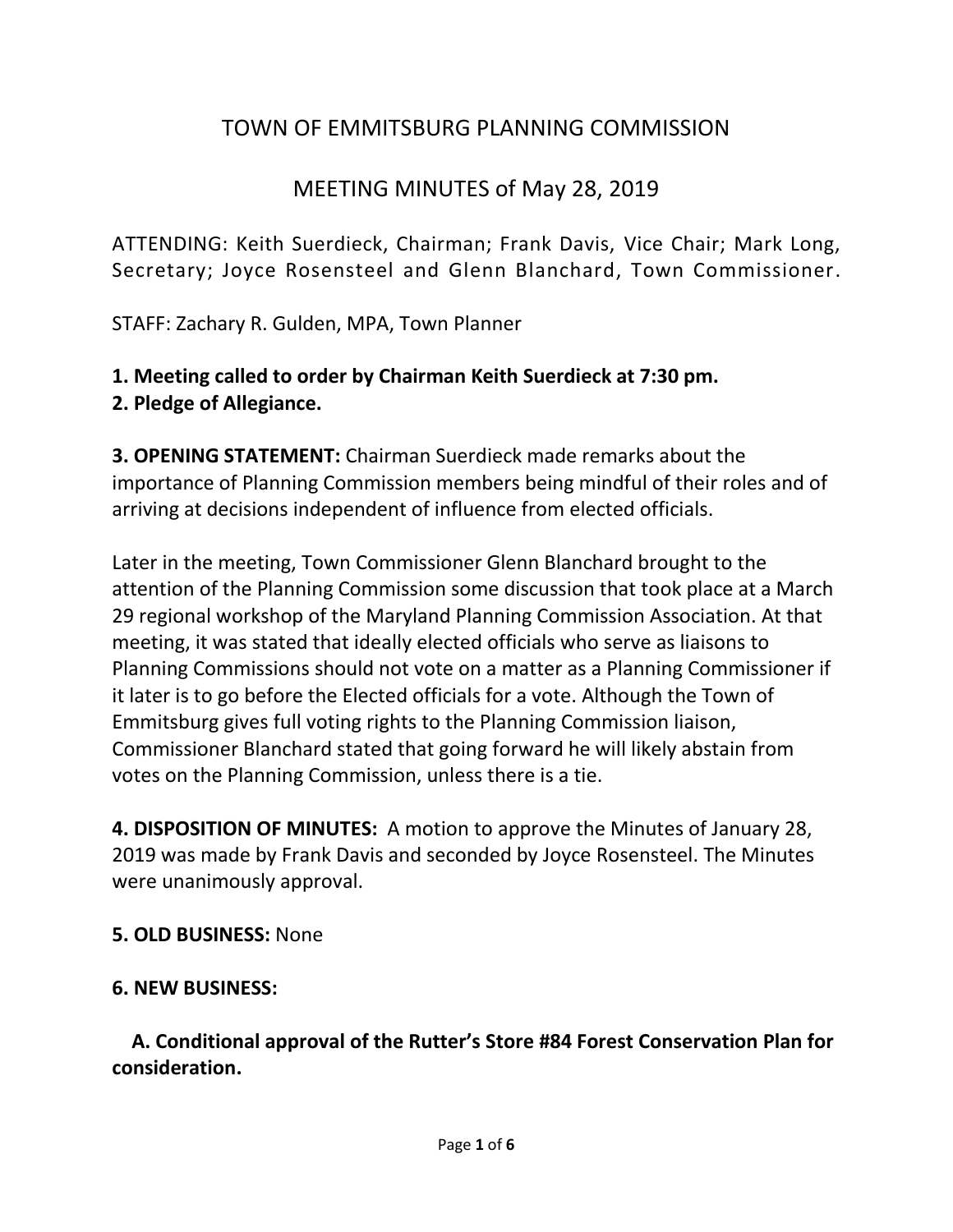After a background presentation by Town Planner Gulden and a brief overview by Joe Ceci from Fox and Associates, Inc., the following Motion was made by Mark Long with a second by Frank Davis. Approved 4-0 with Glenn Blanchard abstaining.

#### **Motion to conditionally approve the Rutter's Store #84 Forest Conservation Plan with the following conditions:**

1. The Applicant shall contribute to the Town's Forest Conservation Fund in the amount of \$8,624.88 instead of purchasing Forest Buffer Credits through Frederick County. This contribution to the Fund shall be paid within 90 calendar days of the approval of the site plan in accordance with Town Code Section 16.48.160.

2. The Applicant must provide financial security in a form acceptable to the Town, in an amount of the estimated cost plus administration and inspection costs of 20 percent in order to guarantee afforestation / reforestation as shown on the plan in accordance with Town Code Section 16.48.180. The financial security shall contain a provision that the Town shall be informed in writing thirty (30) days before the expiration date of any letter of credit or bond provided as a condition of approval.

#### **B. Conditional approval of the Rutter's Store #84 Site Plan for consideration.**

Town Planner Gulden gave an overview of the Site Plan and further explanations were given by Tim Bieber, Rutter's Representative. Emmitsburg resident, Ashley Reed, gave some **Public Comment** and asked questions about the project.

Mark Long made the following motion with a second by Joyce Rosensteel. Motion was amended by Chair Keith Suerdieck, with second by Joyce Rosensteel, to include an  $18<sup>th</sup>$  condition. Amended motion passed 4-0 with abstention by Commissioner Blanchard.

#### **Motion to conditionally approve the Rutter's Store #84 Site Plan with the following conditions:**

#### **Subdivision / Zoning**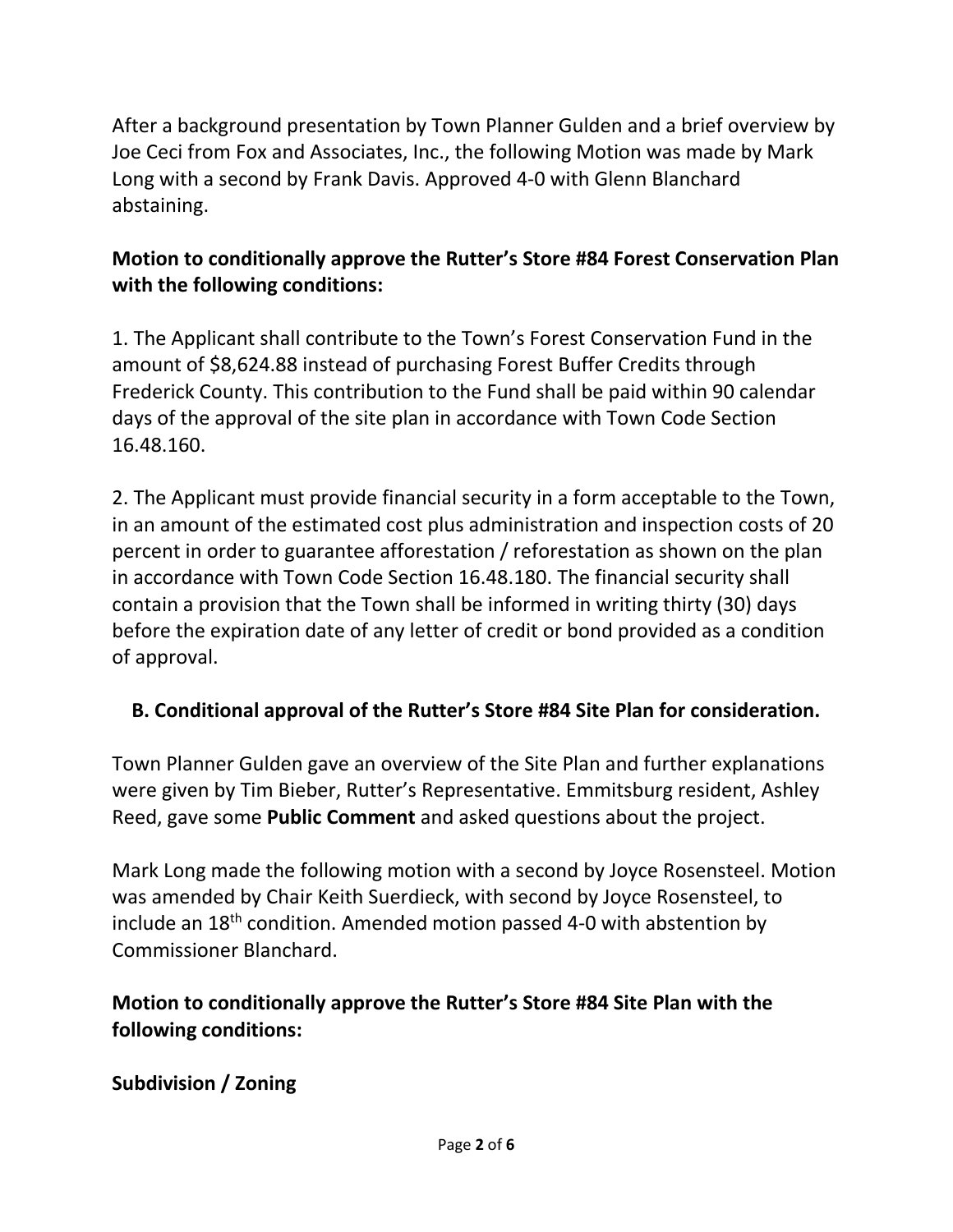1. Curbs, gutters, & amp; sidewalks shall be installed in front of all non-residential lots in accordance with Town Code 16.16.030.Q. Curb, gutter, and sidewalk shall be extended an additional 65 feet to the east of the two-lane entrance/exit (along all property owned by SPT Land, LLC). This requirement may be shown on the plan as a future improvement.

2. The Applicant shall clearly delineate the beginning and end of all future improvements (curbs, gutters, & amp; sidewalks). A note shall be added to the plan that the Mayor, or his/her designee, may require the completion of all future improvements shown on the plan at any time.

3. Permanent iron monuments shall be set along the property line of all streets and roads at points of intersection, curvature or tangency, and at such points along the boundaries not already marked by monuments in accordance with Town Code Section 16.20.020.G. The proposed monuments and their coordinates shall be shown on the plan.

- 4. In accordance with Town Code Section 16.20.030:
	- a) Show Centerline Profiles on the drawing set.
	- b) Show Cross-Sections on the drawing set.
	- c) Show profiles for all Water, Sanitary, and Storm Drain Conduits provide sizes on plans and profiles.

d) Photometric – ensure that spill-over light levels on to adjacent property are less than 0.2 footcandles.

e) Provide a base detail for light poles. Height of lighting is limited to a maximum of 20-feet.

f) Provide ownership and zoning for all adjoining properties and subject property.

- g) Provided L/F references for all existing easements.
- 5. On sheet 1 of 10, the following shall be corrected:
	- a) General Note #2 shall be changed from "Sketch Plan" to "Site Plan."

b) General Note #7 & Chart – the # of commercial use parking spots required and provided do not correspond with the chart on the right hand side of the page. 34 parking spaces are required (Town Code Section 17.08.140) and 57 parking spaces are provided on the plan.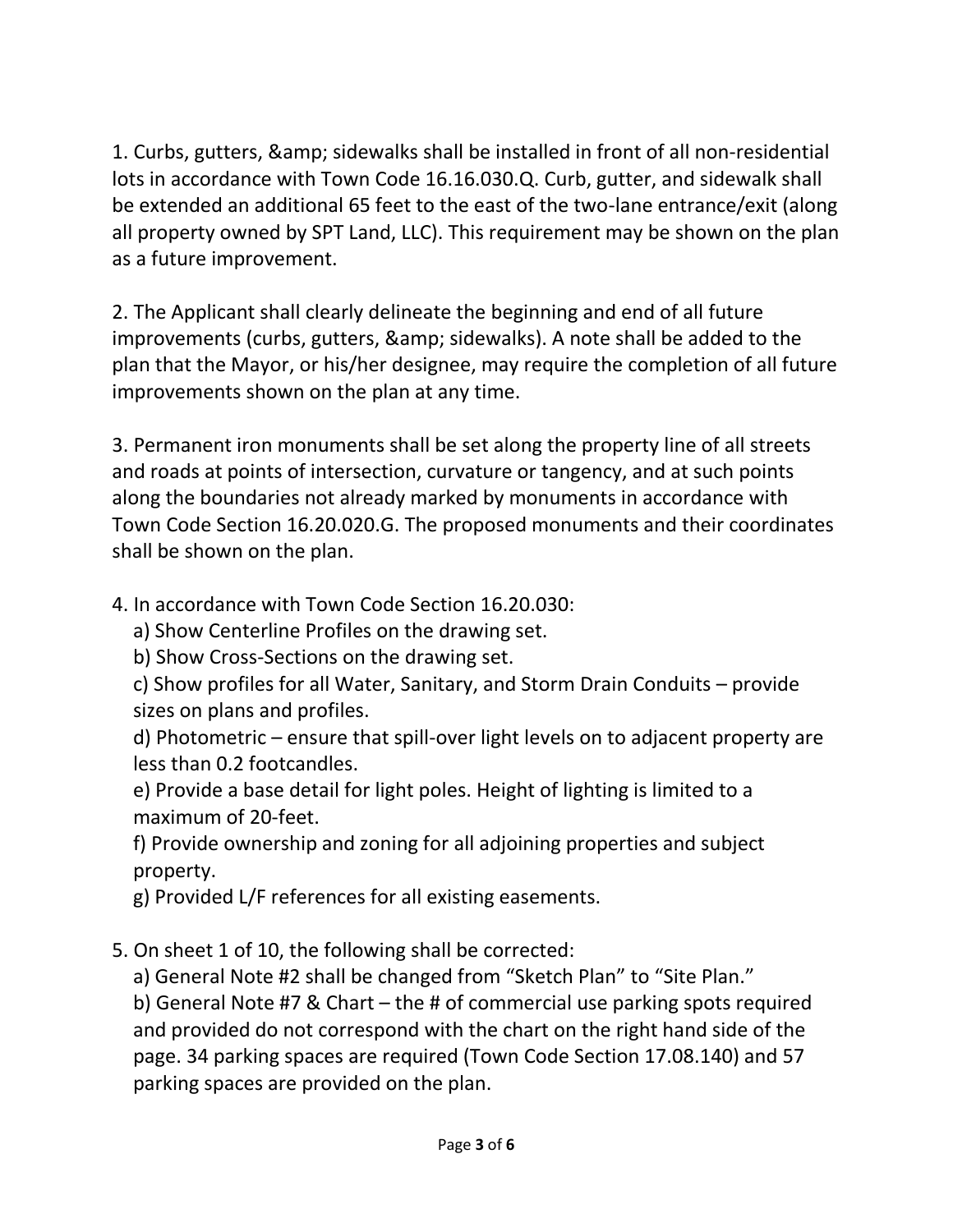c) General Note #7 & Chart – the # of bicycle parking racks required and provided do not correspond with the chart on the right hand side of the page. Three bicycle racks are required per Town Code Section 17.08.140.H.1. One additional bicycle rack shall be added to the plan.

d) Provide a sheet index.

- e) Provide certifications and signature blocks.
- f) Provide legend for the site plan package.

# 6. On sheet 3 of 10, the following shall be corrected:

a) Correct overlapping text.

b) Provide FFE of the proposed store/raised fuel islands/truck scale/UG tank pad.

c) Provide size, type, and condition (Prop./Exist.) of all water and sewer lines.

d) Provide water meter location and type.

- e) Provide and label fire hydrant locations.
- f) Label all sewer manhole structures and add flow arrows to plan.

g) Revise the back angle from grease trap to proposed manhole. The angle should not be less than 90 degrees.

h) The dumpster location is in close proximity to a utility pole within the Potomac Edison easement. Please provide correspondence with Potomac Edison to confirm acceptance of the placement of utilities and structures within the easement.

i) Provide correspondence with AT&T regarding the underground fuel tank placement within the AT&T easement.

j) The one-way entrance should be a minimum of 20-feet wide.

k) The entrance of the one-way drive from MD Route 140 should be controlled and limited to restrict exiting vehicles from proceeding east on MD Route 140 by means of a raised median.

l) Provide permanent traffic barriers or gates for the turnouts to parcels not being developed.

- 7. On sheet 4 of 10, the following shall be corrected:
	- a) Show all SWM facilities and Storm Drain Systems on this plan.
	- b) Provide sizes, flow arrows, and types of each storm drain conduit.

c) Provide SWM tabulations in accordance with Frederick County and MDE requirements.

d) Revise grading of SWM area so as not to encroach or disturb the wetlands or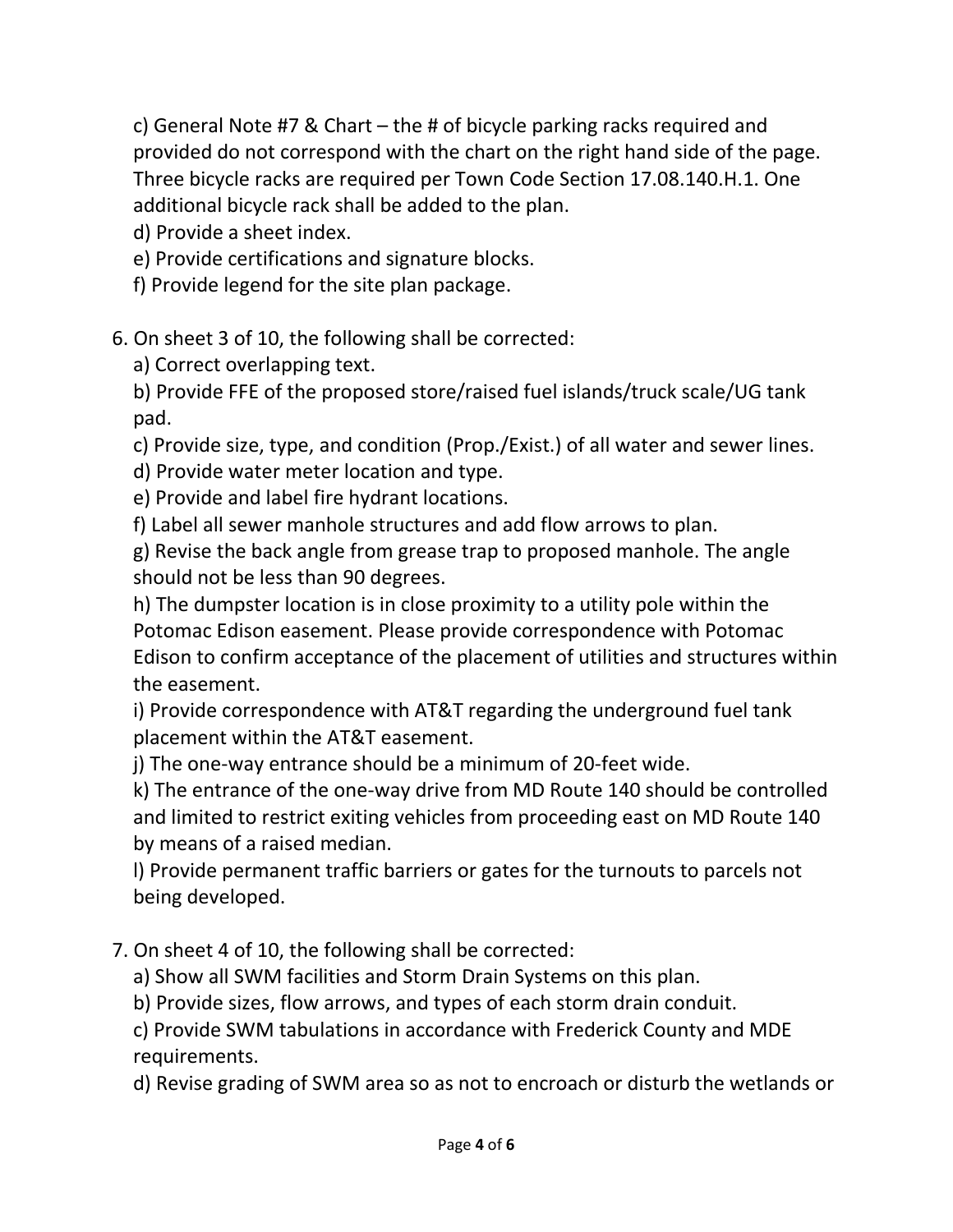wetlands buffer areas.

e) Provide SWM calculations and drainage area calculations demonstrating the hydraulics and run-off from the adjacent parcels is accounted for and conveyed to the outfall point.

f) Provide match line for waterline extension.

8. On sheet 5 of 10, the following shall be corrected: a) The force main shall enter the Town's Headwork Facility from the southwestern corner.

9. The three handicapped parking spaces each show a width of eight feet. Parking spaces shall not be less than nine feet wide, nor less than 20 feet long in accordance with Town Code Section 17.08.140.B.

10. Two ADA handicapped accessible ramps and a clearly delineated pedestrian crosswalk/walkway shall be installed at the intersection of MD Route 140 and the proposed two-lane entrance/exit in accordance with the Maryland Accessibility Code and Town Code Section 17.08.140.G.

11. An additional fire hydrant shall be placed directly to the right of the tractortrailer parking spaces.

#### **Administrative**

12. The Applicant must provide financial security in a form acceptable to the Town, in an amount to be approved by Frederick County, in order to guarantee construction of the improvements shown on the plan in accordance with Town Code Section 16.12.040.F. The financial security shall contain a provision that the Town shall be informed in writing thirty (30) days before the expiration date of any letter of credit or bond provided as a condition of approval.

13. All necessary Town (infrastructure, zoning, signs, grease trap, backflow preventer, etc.), County, State, and Federal permits must be approved, and fees/taps paid before any construction may begin.